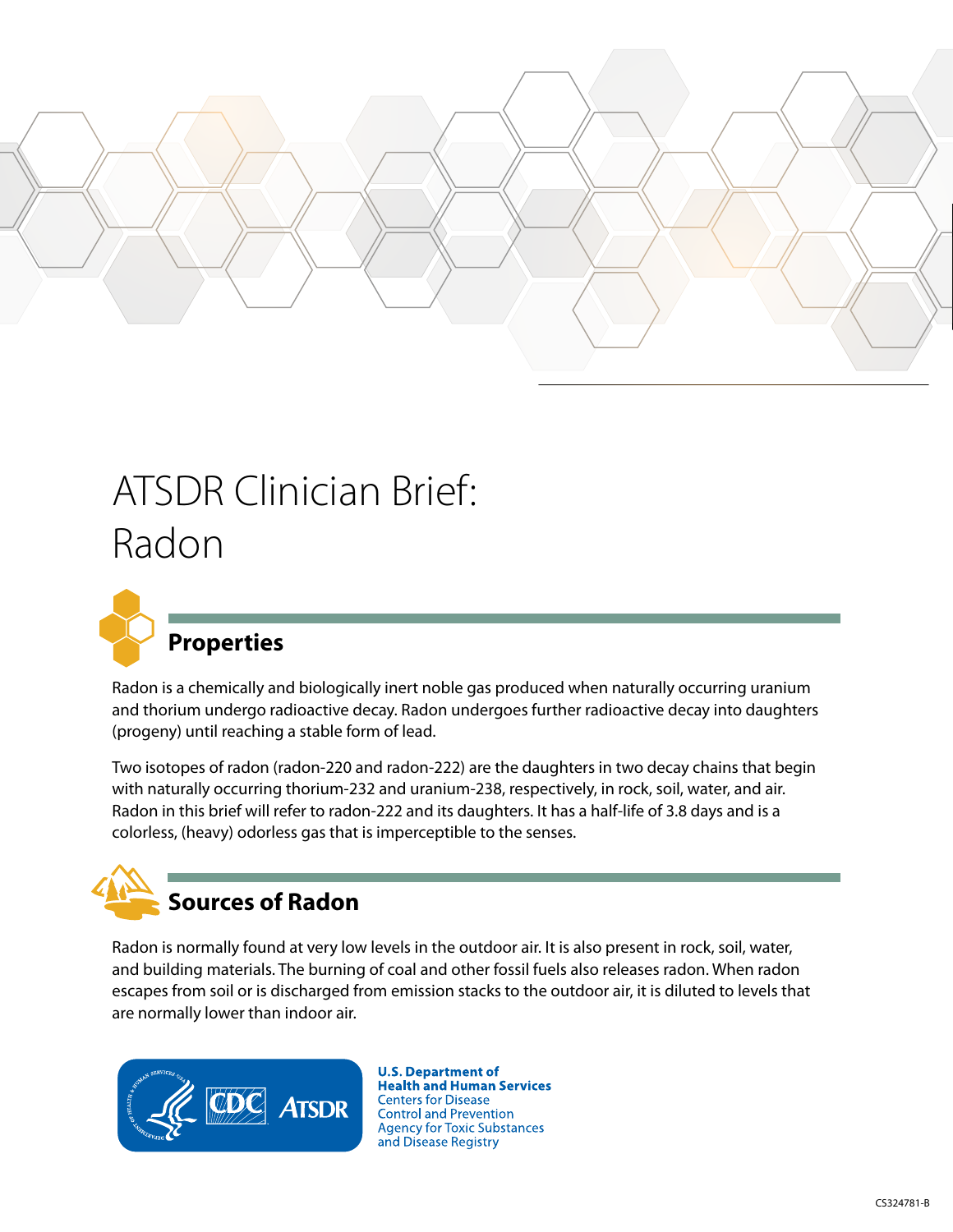The main source of indoor radon gas is from rock and soil underneath buildings where it infiltrates through crawl spaces, cracks in solid floors, construction joints, cracks in walls, gaps in suspended floors, gaps around service pipes, and cavities inside walls. Radon may also enter dwellings through the water supply and natural gas that had previously been in contact with underground uranium and thorium-bearing rock and soil. Since uranium and thorium are ubiquitous in the earth's crust, rock and soil will continually release radon in the environment. The radioactive radon attaches to dust particles, smoke, walls, floors, ventilation equipment, and clothing, allowing it to be inhaled into the lungs.

Exposure to high concentrations can occur in any location with geologic radon sources (EPA 2007; Field 1999). <https://www.epa.gov/radon/epa-map-radon-zones>

These sources can include underground uranium, hard rock and vanadium mines, and water treatment plants. Radioactively contaminated sites can include uranium mill sites and associated mill tailing piles, phosphate fertilizer plants, oil refineries, power plants, and natural gas and oil piping facilities.

Locations that are not contaminated, but at which elevated natural radon levels exist, can include utility and subway tunnels, fish hatcheries, natural caverns, and excavation sites (EPA 2007; Field 1999; Fisher et al. 1996).

Background levels of radon in outdoor air are generally quite low, typically around 0.4 picocuries per liter of air (pCi/L). They can vary based on location and the geology of the soil. However, the average indoor level in the U.S. is 1.25 pCi/L. (EPA 2012 & 2017).

In indoor locations, such as dwellings, schools, or office buildings, levels of radon are generally higher than outdoor levels. This is especially true of newer construction that is more energy-efficient but can increase the levels of radon inside. Basements and lower levels of the buildings are likely to have higher levels of radon, as it is a heavy gas.

The action level recommended by the Environmental Protection Agency (EPA 2019) for indoor exposure to radon is 4 pCi/L.

- Nearly one out of every 15 dwellings in the U.S. is estimated to have elevated radon levels at or above EPA's action level of 4 pCi/L.
- The American Cancer Society (2015) estimated that there are 8 million dwellings in the U.S. with elevated levels of radon.

The EPA and the U. S. Surgeon General recommend testing all dwellings below the third floor for radon. (EPA 2017)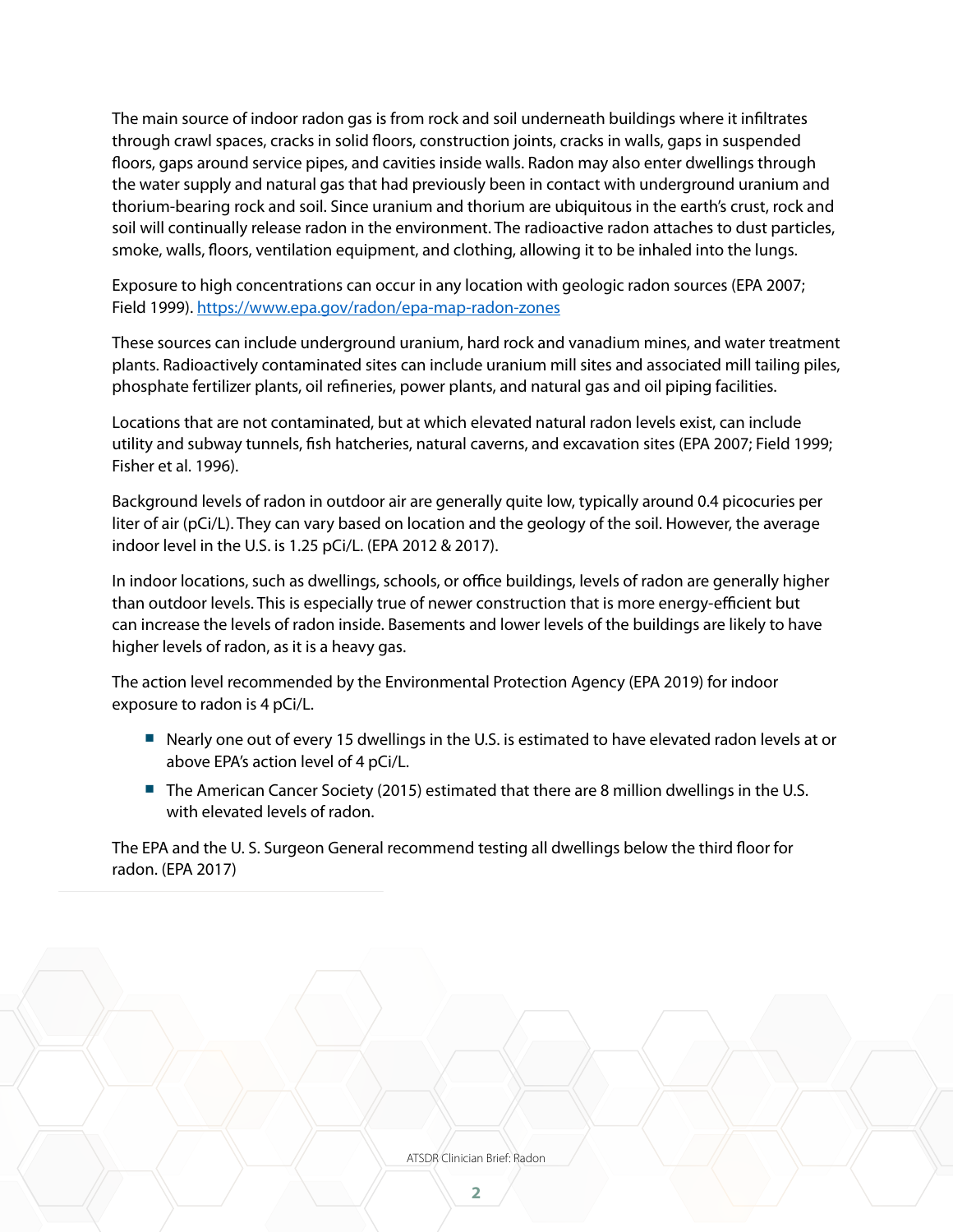

Everyone is potentially exposed to environmental radon. However, only those people in environments with increased levels of radon are at a higher risk of potentially developing negative health effects.

The toxic effects of radon depend on several factors. These factors can include the extent of exposure, particularly the concentration, duration and frequency of exposure. Exposure is determined by assessing potential exposure pathways, including potential sources and routes of exposure, and other exposure risk factors, such as being a smoker. Risk of developing disease also involves individual characteristics such as age, genetic factors and health status.

#### **INHALATION**

The most important route of exposure to radon is inhalation. Indoors, radon infiltration from soil into buildings may result in inhalation exposure. This is also the case of radon released from water into the air when clothes and dishes are washed, toilets are flushed and water splashes during showering. Inhalation exposure of radon may also result when household appliances are not properly vented to the outside.

#### **INGESTION**

Oral exposure to radon can occur as a result of radon gas dissolving in water. For example, the water that contacts the rocks and soil will contain dissolved radon. As such, in most drinking water, radon is naturally present. Some radon swallowed in drinking water passes through the stomach walls and intestine into the bloodstream. After radon reaches the lungs, it is readily breathed out through pulmonary circulation. Therefore, ingestion is a minimal exposure route (ATSDR 2012, Ishikawa et al. 2003).

#### **DERMAL**

Data are very limited regarding the absorption of radon following dermal exposure and this is not considered a significant exposure route (ATSDR 2012).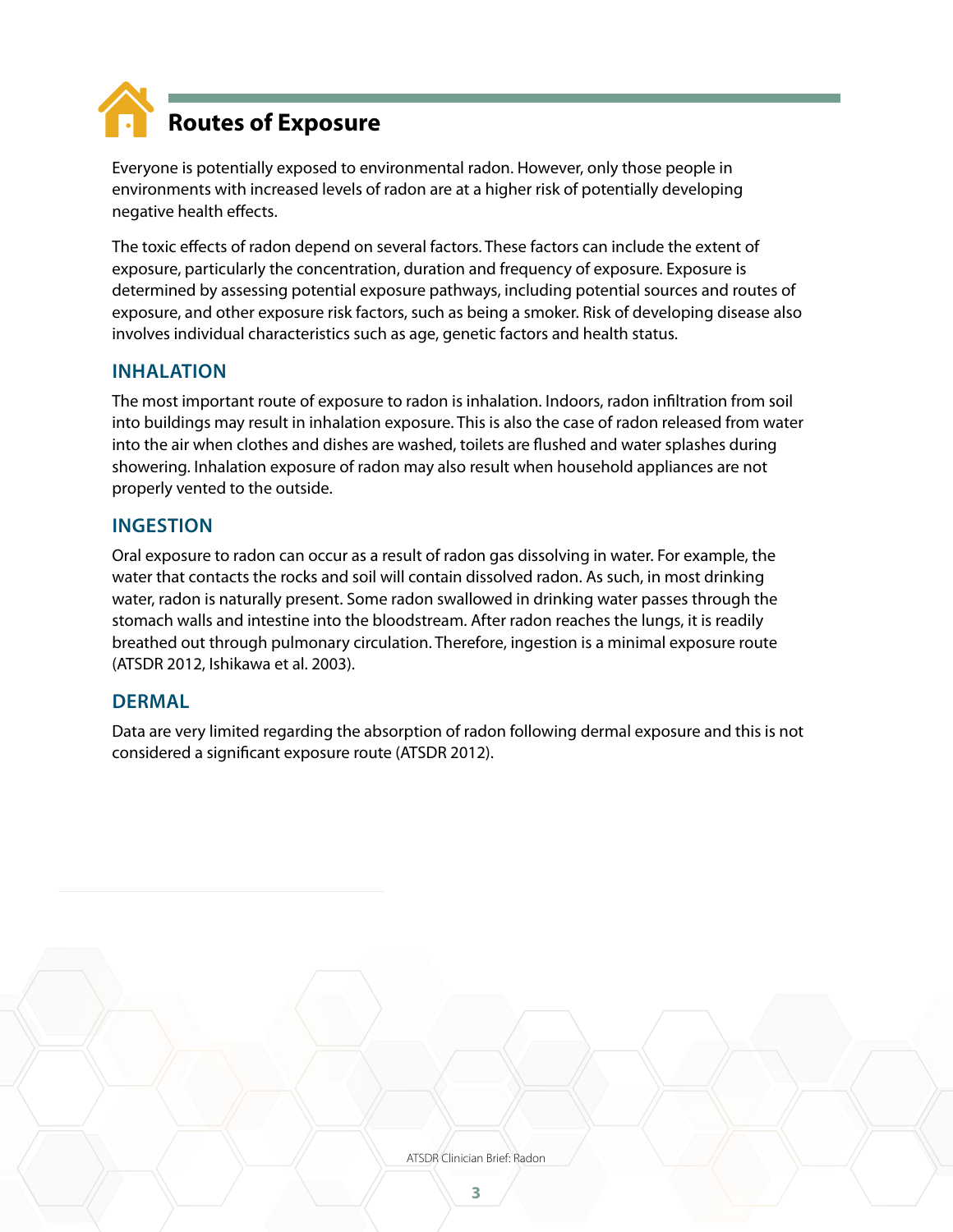

- People who live in dwellings with elevated radon levels (NCI 2011)
- Children are vulnerable to elevated radon exposure
	- Children exposed to radon may have higher estimated radiation doses than adults related to the differences in a child's lung size, higher minute volume and faster respiration rate.
	- Radon exposures during childhood may not show up as health effects until adulthood.
- People who smoke are vulnerable as are children and adults who do not smoke but live in smoking households (HPA 2009).
	- The risk of lung cancer from radon exposure is estimated to be 10 to 20 times greater for persons who smoke cigarettes in comparison with those who have never smoked.
	- Tobacco has elevated levels of radon daughters attached to its leaves, mostly polonium-210 and lead-210.
	- There is a synergistic effect between the alpha radiation of the radon daughters with the smoke particles emitted by tobacco when it burns. Some radon daughters will attach to dust or smoke particles in the air. This is the "attached fraction" of radon daughters, which when inhaled, stays in the lungs longer and delivers a higher radiation dose to the lung.
- People who have chronic respiratory disease, such as asthma, emphysema or fibrosis, often have reduced expiration efficiency and increased residual volume (i.e., greater than normal amounts of air left in the lungs after normal expiration).
- People who work in environments with elevated radon levels (EPA 2007)
	- Miners (additive effects of cigarette smoke in lung cancer among miners exposed to radon)
	- Workers in water treatment plants (When water is sprayed into the air to oxygenate it, radon is released and is available to be inhaled)
	- Persons who study or explore caves (speleologists)
	- Fish hatchery and farm workers
	- Radon mitigation professionals
	- Scientists studying radon or other radionuclides

ATSDR Clinician Brief: Radon

**4**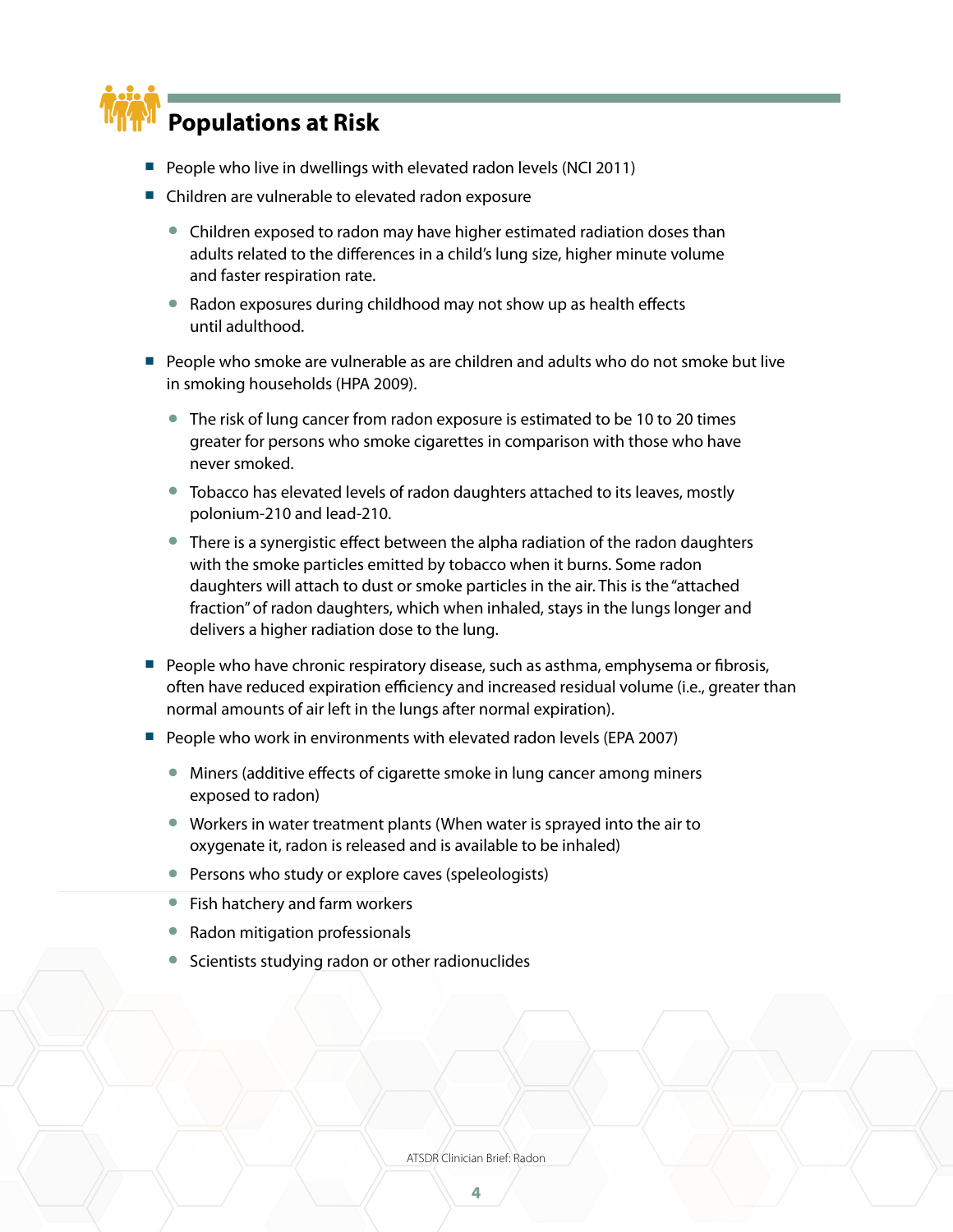# **Health Effects**

The primary adverse health effect of exposure to increased levels of radon is lung cancer. The high-energy alpha emissions from radon deposited in the airways are the primary cause of toxicity concern (ATSDR 2012).

- Cigarette smoking is the number one cause of lung cancer with radon gas exposure being the second leading cause. Elevated levels of radon gas exposure are responsible for about 21,000 lung cancer deaths in the U.S. every year (NCI 2011, EPA 2007).
- The World Health Organization (WHO 2009) estimates that radon causes between 6% and 15% of all lung cancers worldwide. However, lung cancer caused by radon exposure takes many years to develop.
- For people who smoke, exposure to elevated radon levels increases their already heightened lung cancer risk.
- Epidemiologic studies of miner cohorts have reported increased frequencies of chronic, nonmalignant lung diseases, such as emphysema, chronic interstitial pneumonia, and pulmonary fibrosis. The risk of these diseases developing increases as cumulative exposure to radiation from radon daughters and cigarette smoke increases. This increased risk also applies with exposure to silica dust and diesel exhaust particles that were especially present in mines before actions were taken to limit their concentrations (ATSDR 2010).

The sequence of events leading from irradiation of living cells to cancer is generally believed to involve ionization of atoms in DNA. Ionizing radiation can cause genetic instability through DNA breaks, gene mutations, and inaccurate cell repair.

The main health problems from radon exposure arise when radon daughters primarily attached to dust or smoke particles (termed the attached fraction) is inhaled. Once inhaled, these particles deposit in the airway (particularly the tracheobronchial tree) and irradiate nearby cells repetitively with alpha particles as each radon daughter atom transforms through the decay chain. These alpha particles can deliver a large, localized radiation dose.

Smoking and other aerosol-generating activities (e.g., vacuum cleaning, cooking, and use of woodburning fireplaces and circulating fans) will increase the exposure. The exposure is much higher in dwellings with people who smoke relative to those with people who do not smoke. These exposures are also higher in dusty mines relative to well ventilated ones. The air in homes with wood burning fireplaces and stoves is comparable in quality to that of mines.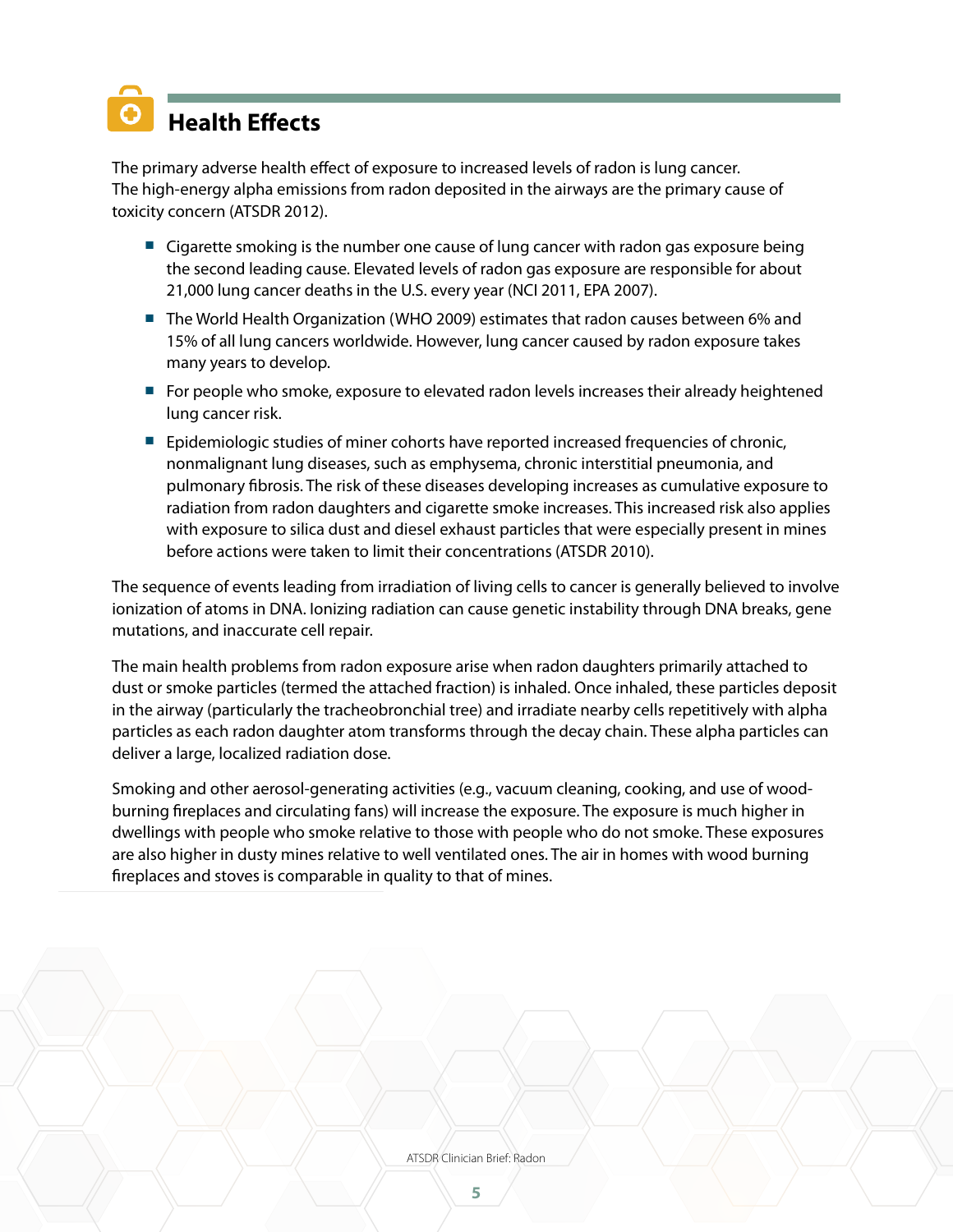

Patients with potential exposure to increased radon levels should undergo a thorough medical evaluation that includes a detailed occupational and environmental exposure history, a physical exam that targets respiratory complaints, and appropriate imaging and lab testing as part of the differential diagnosis. Direct biological indicators of exposure are not generally available and are of questionable clinical utility since they cannot be used to accurately determine amount of radon exposure, nor can they be used to predict whether harmful health effects will develop in the future.

#### **PATIENT HISTORY**

It is essential to take a patient history that emphasizes the occupational and environmental opportunities for exposure that occurred in the past. The initial interview should document the patient's:

- Medical history
	- Past medical history (history of lung disease or other respiratory/health conditions)
	- Current respiratory and other health symptoms
	- Medical radiation history
	- Smoking history
- Occupational exposure history
	- Any work in occupations with a high risk for elevated radon exposure or exposure to other sources of ionizing radiation
	- Source and total exposure, if known; also any protective equipment used
	- When and for how long exposure or employment at that job occurred
	- Any other chemical exposures that may have occurred
	- Any known direct contact with elevated levels of radon, the concentrations (if known), and the duration (which allows estimation of the total radiation dose)
- Environmental radon exposure history
	- Results of any radon testing done in patient's dwellings over the past 20 or more years
	- Type of dwelling foundation (e.g., built on a slab, with a crawl space, finished or unfinished basement)
	- How much time spent in the basement or lower level of the dwelling (depending on the type of dwelling)
	- Types of ventilation (such as opening windows and frequency) systems in the dwelling
	- Energy-efficiency of the dwelling (helps to determine how tightly the building may be sealed, which keeps radon inside the dwelling)
	- Number and type of gas appliances used in the dwelling (Are these vented to the outside? Do they have double wall vent pipes? These questions will identify improperly vented gas-fed stoves and fireplaces, gas dryers, and water heaters.)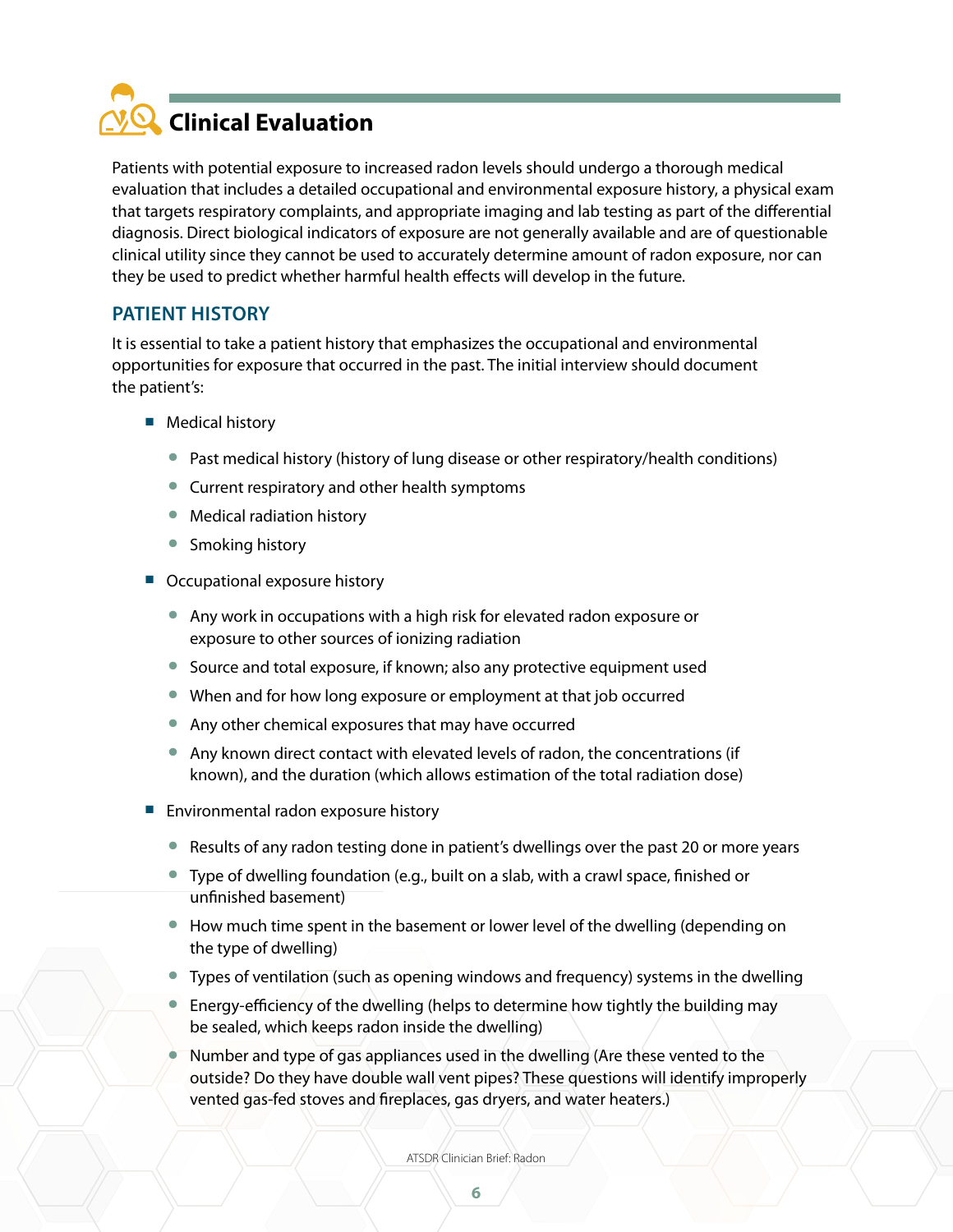- Source of water at the dwelling (well, county or city). Water from large water systems is likely to stand in a reservoir for several days and be spray oxygenated, allowing it to release radon before it reaches the dwellings.
- Presence of smokers in the dwelling
- Past residences
- Sources, intensities, when, and for how long possible exposure to elevated levels of radon occurred

#### **PHYSICAL EXAMINATION**

The physical exam should include the following, paying close attention to lungs, as these are most likely to be affected by radon exposure.

- Auscultation of heart and lungs
- Extremity examination

#### **TESTS AND IMAGING**

The decision to perform tests should be based on the patient's history and clinical evaluation, weighing possible risks and benefits of testing.

Currently, **no effective community-wide screening methods** are available for medical prevention or early diagnosis and treatment of lung disease due to elevated levels of radon, once exposure has occurred.

Using radon air testing results as a proxy for exposure, the following tests may be considered to assess for lung disease:

- **Simple Pulmonary Function Test** (PFT or Spirometry)
- **Chest Radiograph.** Radiological changes from exposure to elevated radon levels are not typically evident until after many years, sometimes decades after the long-term exposure
- Low dose Computerized Tomography (LDCT) Scan

## **Treatment and Patient Management**

There is no specific treatment for radon exposure. Treatment of lung disease is indicated based on the specific problem encountered.

Most radon daughters decay via alpha or beta emission with half-lives so short that methods for reducing toxicity would be ineffective. Although selected radon daughters (e.g., polonium-210) have longer half-lives, medical interventions such as pulmonary lavage carry significant risk and are not recommended.

For individuals who do not have lung cancer or do not qualify for screening, interviews for radiography or LDCT screening eligibility represent teachable moments to discuss efforts to reduce lung cancer risk, such as testing their dwellings for elevated levels of radon and radon reduction.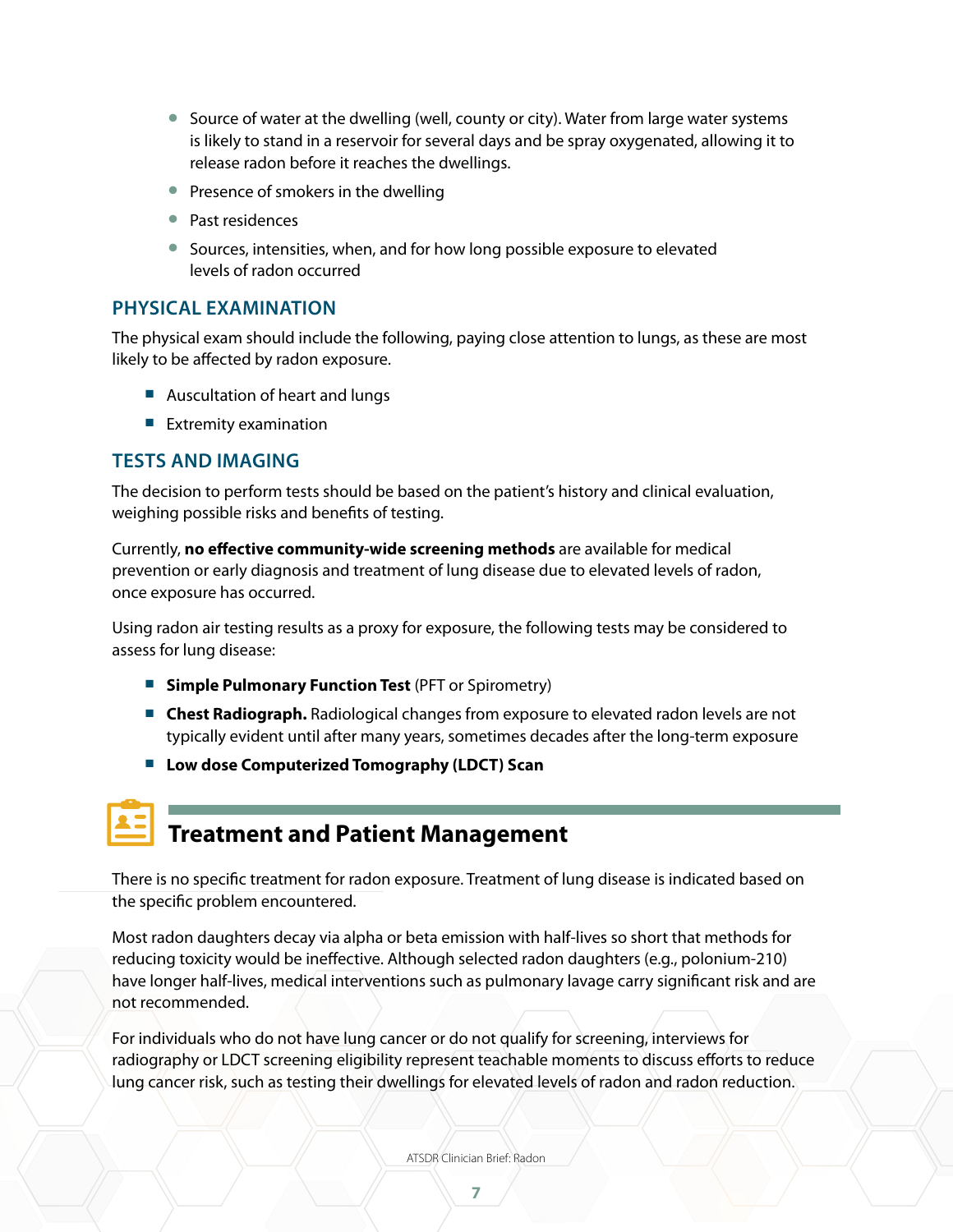

Patients who have been exposed to elevated levels of radon may need outpatient follow-up.

- Periodic clinical evaluations may detect abnormalities at an early stage, if they occur. Further testing may be performed based on symptoms, physical exam findings, and standard clinical practice.
- Screening for cancer should be done in accordance with the recommendations of the U.S. Preventive Services Task Force (USPSTF), based on the patient's age, gender, and other risk factors.

Consider consultation with a specialist in occupational and environmental medicine who can assist with development of a periodic monitoring plan, as appropriate.

## **Patient Counseling and Risk Reduction**

#### **INFORM THOSE AT RISK**

Patients identified as having exposures to elevated levels of radon or significant exposure history should be informed of the potential risk of disease, and especially the interaction between smoking and radon exposure increasing the risk of lung cancer.

- Testing is the only effective way to find out a radon problem.
- When purchasing or renting a dwelling, request a radon test.
- **■** Ventilating the dwelling is a temporary way to reduce radon concentrations.\*
- The benefits of reducing elevated radon levels through remediation outweigh the costs.
- Stopping smoking in the dwelling may greatly reduce the possibility of lung disease among those living in it.

\* Temporary weather dependent measure.

#### **TESTING DWELLING FOR RADON**

Ask your patients if they have tested their dwelling for radon. If they have not, inform them about the potential health risk posed by radon and urge them to test their dwelling for radon.

#### **Radon testing is the most important measure to identify if a dwelling has elevated levels of radon.**

- Short-term and long-term tests (lasting a few days to several months) are available to identify whether there are increased levels of radon gas in the dwelling.
- Short-term testing is the quickest way to determine the presence of a potential problem, but it is the least accurate for determining long-term exposure. These "do-it-yourself" short-term testing kits are typically available at local hardware stores.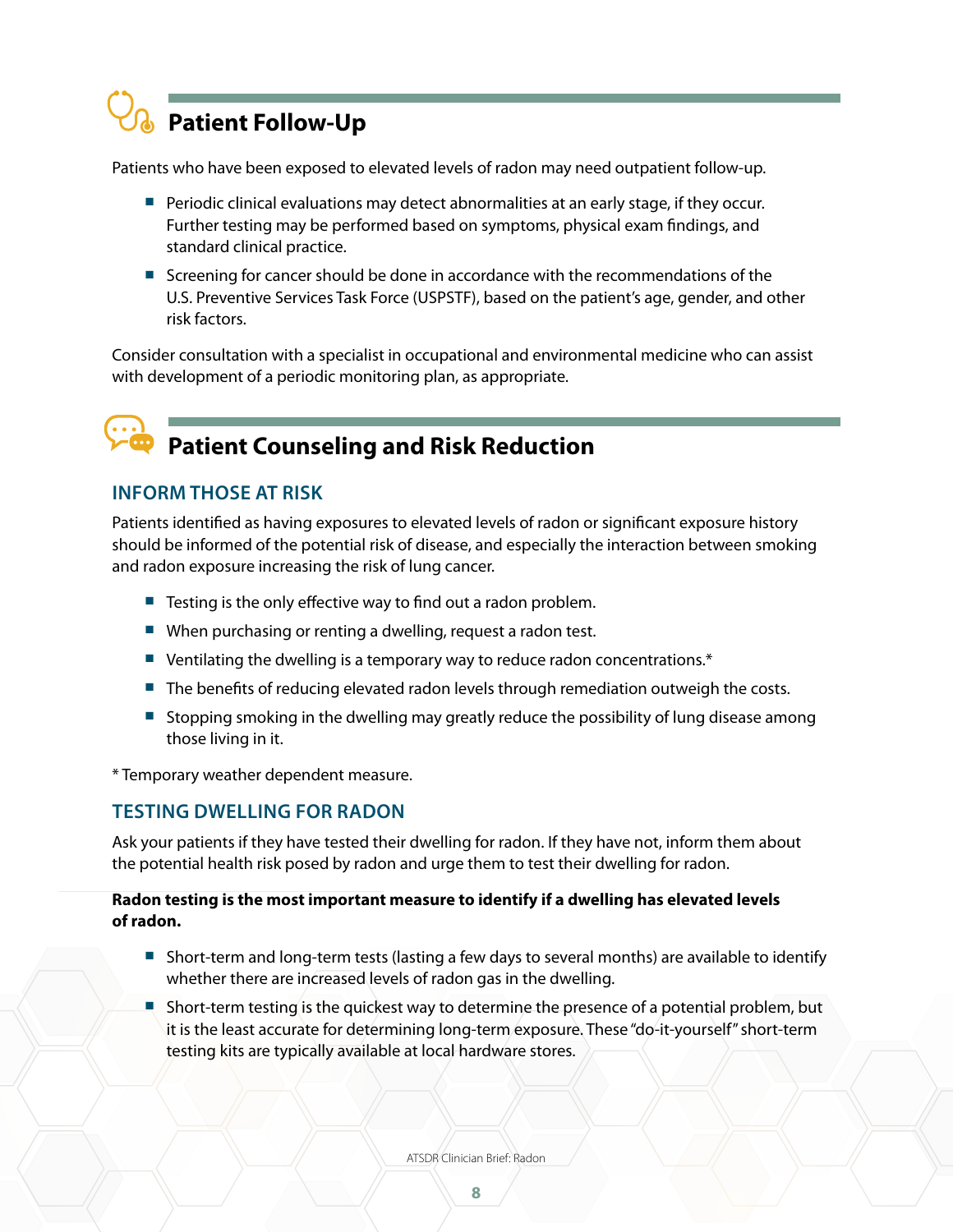■ Testing should be conducted in the lowest-inhabited area of the dwelling. Closed house conditions should be met. These conditions include keeping doors and windows shut (allowing very brief periods to open doors when entering or leaving the dwelling), placing the test units away from windows, doors, and vents and following all written testing instructions that help ensure accuracy.

#### **RADON REDUCTION (REMEDIATION)**

Methods for reducing the potential exposure to elevated levels of radon (and therefore its toxic effects) consist of periodically testing for radon in indoor air and reducing radon concentrations to below the EPA recommended action level of 4 pCi/L (preferably 2.5 pCi/L), using active soil depressurization (ASD) in existing dwellings and radon-reducing features in new dwelling construction.

#### **Active Soil** (Subslab) **depressurization**

- ASD with suction lowers the soil pressure below that inside of the dwelling and prevents inward soil gas migration.
- Pipes, attached to a suction fan, are inserted into the ground below the basement floor, creating a low-pressure region under the house (Brenner 1989).
- This depressurization is one of the most effective methods of lowering radon levels in many dwellings and can reduce indoor radon levels by as much as 99%.

#### **SMOKING CESSATION**

Smoking cessation can greatly reduce the risk of respiratory diseases, including lung cancer.

- Stopping smoking reduces the radiation dose from radon, since the presence of smoke particles increases the radiation dose from radon daughters.
- This risk reduction strategy is of particular importance for children as the risk of lung cancer for children co-exposed to tobacco smoke and high levels of radon is much greater than children exposed to high levels of radon alone (ATSDR 2012).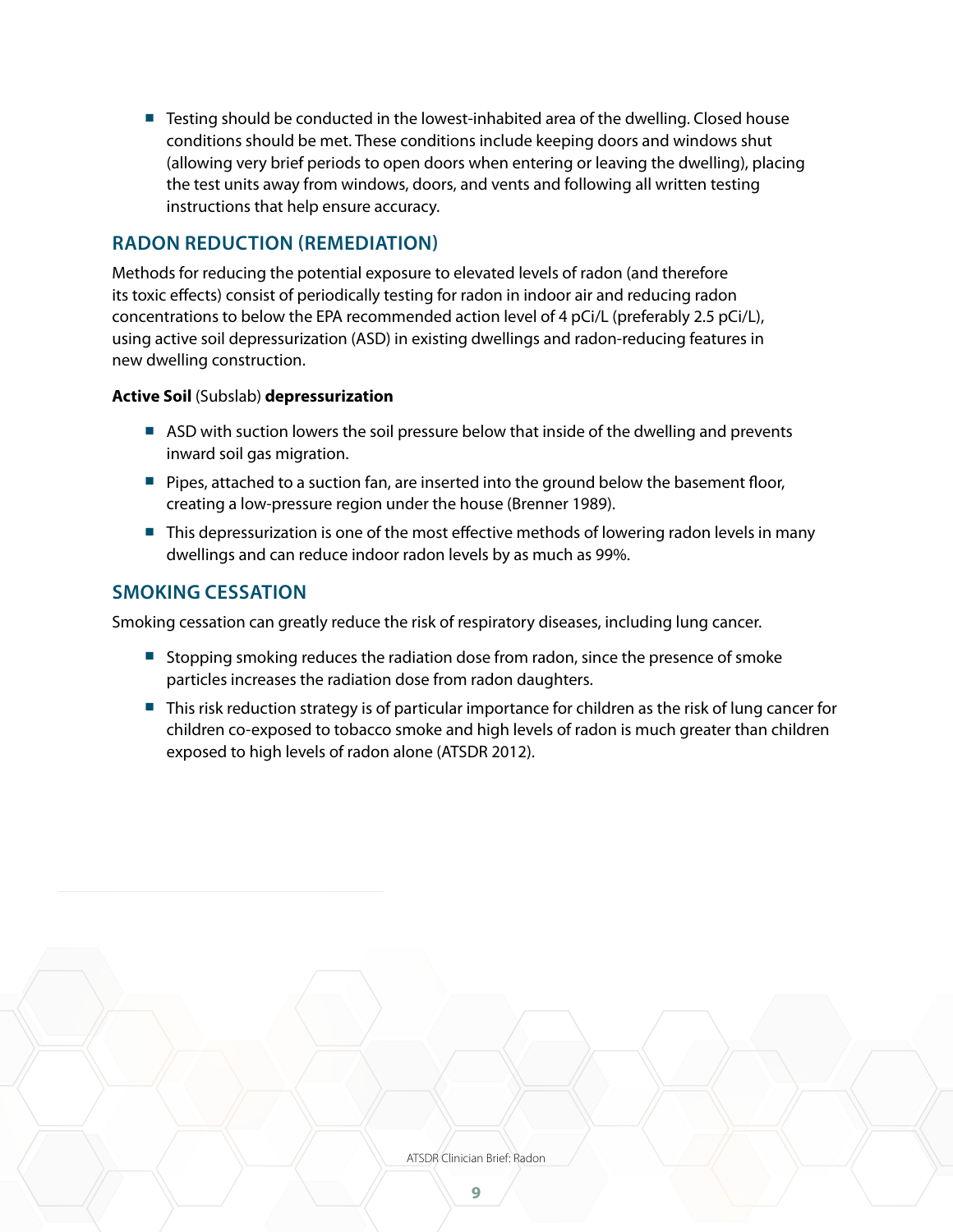### **Other Sources of Information on Radon**

- (ATSDR) Agency for Toxic Substances and Disease Registry. ToxFAQs for Radon (Accessed Jan 10, 2022). <https://wwwn.cdc.gov/TSP/ToxFAQs/ToxFAQsDetails.aspx?faqid=406&toxid=71> Also available in Spanish [https://www.atsdr.cdc.gov/es/toxfaqs/es\\_toxfaqs.html](https://www.atsdr.cdc.gov/es/toxfaqs/es_toxfaqs.html)
- (ATSDR) Agency for Toxic Substances and Disease Registry. 2012. ToxGuide™ for Radon. (Accessed Jan 10, 2022). <https://www.atsdr.cdc.gov/toxguides/toxguide-145.pdf>
- (ATSDR) Agency for Toxic Substances and Disease Registry. 2012. Toxicological Profile for Radon. (Accessed Dec. 28, 2021).<http://www.atsdr.cdc.gov/toxprofiles/tp145.pdf>
- CDC-funded comprehensive cancer control program in your state (Accessed Jan 10, 2022). [www.cdc.gov/cancer/dcpc/prevention/policies\\_practices/radon/what\\_cccp\\_can\\_do.htm](https://www.cdc.gov/cancer/ncccp/ccc_plans.htm)

#### **INFORMATION ON RADON TESTING AND MITIGATION**

- American Association of Radon Scientists and Technologists (AARST). (Accessed Jan 10, 2022). <https://aarst.org/>
- CDC's "Protect Yourself and Your Family from Radon" (Accessed Dec. 28, 2021). [www.cdc.gov/radon/](http://www.cdc.gov/radon/)
- Conference of Radiation Control Program Directors, Inc. (Accessed Dec. 28, 2021). [www.crcpd.org/radon](http://www.crcpd.org/radon)
- (EPA) US Environmental Protection Agency. Find Information about Local Radon Zones and State Contact Information. 2021 (Accessed Dec. 28, 2021). <https://www.epa.gov/radon/epa-map-radon-zones>
- Radon. Worker and Employer Guide to Hazards and Recommended Controls. 2019. (Accessed Dec. 28, 2021). <https://www.epa.gov/mold/worker-and-employer-guide-hazards-and-recommended-controls>
- A Radon Guide for Tenants. 1996 (Accessed Dec. 28, 2021). [https://www.epa.gov/sites/production/files/2014-08/documents/tenants\\_guide.pdf](https://www.epa.gov/sites/production/files/2014-08/documents/tenants_guide.pdf)
- Reducing the Risk from Radon: Information and Interventions: A Guide for Health Care Providers. (Accessed Dec. 28, 2021). [www.radonleaders.org/resources/reducingtheriskfromradon](http://www.radonleaders.org/resources/reducingtheriskfromradon)

#### **CLINICAL RESOURCES**

- The American College of Occupational and Environmental Medicine (ACOEM) (Accessed Dec. 28, 2021). <http://www.acoem.org/>
- The Association of Occupational and Environmental Clinics (AOEC) (Accessed Dec. 28, 2021). <http://www.aoec.org/>